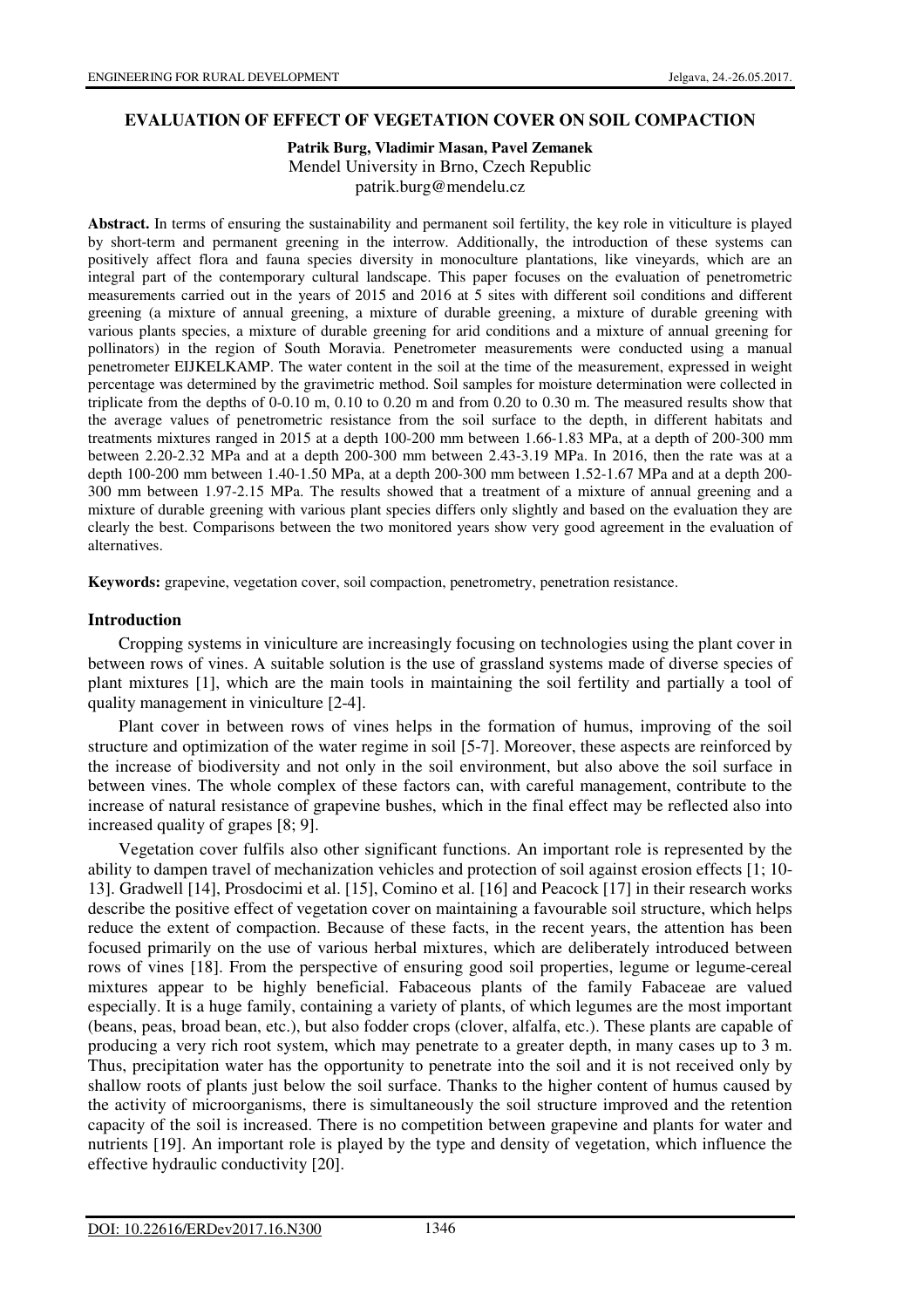Fisher et al. [21] found that spatial and temporal changes in soil hydraulics can be explained by biotic processes, especially by the presence of certain functional plant groups influencing the quantity of earthworms, while the soil texture had no significant effect. Therefore, they suggest taking the biotic parameters into consideration in hydrological applications.

The objective of the work was to evaluate the influence of the vegetation cover in various species composition on the penetrometric resistance of soil between rows of vines with different soil conditions.

## **Materials and methods**

## *Experimental sites*

Experimental measurements were carried out in the years 2015-2016 at 5 sites with different soil conditions. The basic geographical and soil characteristics are stated in the following overview:

The site Mikulov/Bavory – Mi. Degraded chernozem soil on loess. Influenced by the anthropogenic activity (terracing of vineyard). The region – the outer Carpathians and Klippen Belt, coordinates 48º49´21,7″ North Latitude 16º37′39.5″ East Longitude, soil typology: PRm – modal pararendzina.

The site Popice/Gotberg – Go. Degraded chernozem soil on loess, sandy-loam to loam-sandy sediment. Influenced by the anthropogenic activity (terracing of vineyard). The region - the outer Carpathians and Klippen Belt, coordinates 48º56′06.0″ North Latitude 16º41′20,0″ East Longitude, soil typology: CEc: CEcp – carbonate black soil (pelic).

The site Popice/Sonberk – So. Degraded chernozem soil on loess, sandy-loam to loam-sandy sediment. The region - the outer Carpathians and Klippen Belt, coordinates 48°55′40,3″ North Latitude 16º41′52.1″ East Longitude, soil typology: CEc:CEcp – carbonate black soil (pelic).

The site Znojmo/Hnízdo – Zn. Sedimentary rocks of the tertiary sea, which form the lowland of the Jaroslavická board. The region – the Czech Highlands and the Western Carpathians, coordinates 48º45′18.2″ North Latitude 16º08′58,0″ East Longitude, soil typology: CEc – carbonate black soil.

The site Bzenec/Syrovín – Bz. The soil is created by unpaved sediment with the proportion of clay and sand, sometimes with proportion of gravel. The region – the Carpathians and the Vienna Basin, coordinates 49º01′57.0″ North Latitude 17º15′39.2″ East Longitude, soil typology: HNm – brown modal soil.

The sites are located with the altitudes of 223 until 325 m. The climate of the place is warm/summery and humidity is continental (type Dfb according to the Köppen classification). The overview of average annual temperature and total of rainfall from the experimental measured places is stated in Table 1.

Table 1

| <b>Parameter</b>          | Year | <b>Experimental sites</b> |       |       |       |       |  |  |
|---------------------------|------|---------------------------|-------|-------|-------|-------|--|--|
|                           |      | Mi                        | So    | Go    | Zn    | Βz    |  |  |
| Average annual            | 2015 | 11.6                      | 11.6  | 11.0  | 10.9  | 11.3  |  |  |
| temperature $(^{\circ}C)$ | 2016 | 10.9                      | 11.0  | 10.5  | 10.2  | 10.7  |  |  |
| Annual rainfall           | 2015 | 421.3                     | 401.6 | 467.0 | 363.4 | 389.5 |  |  |
| (mm)                      | 2016 | 615.1                     | 520.7 | 521.1 | 531.6 | 566.3 |  |  |

**Values of particular meteorological parameters** 

## *Equipment and soil penetration resistance measuring methods*

Penetration resistance of soil in individual layers in the soil horizon was measured by the penetrometer of type Eijlkelkamp Eikelkamph P1.25. The device consists of a measuring needle tip, tensometric load cell sensor, optical sensor for depth measuring and electronics evaluation with a microprocessor and battery. Actual penetrometric measurements were performed in the area between rows of vines with the evaluated treatments of the vegetation cover. At all sites and for each experimental treatment, there were 30 measurements carried out in the depth range 0-520 mm. The measured values were corrected based on the determined soil humidity according to Lhotský [22]. The water content in % of the weight in soil was determined by the gravimetric method.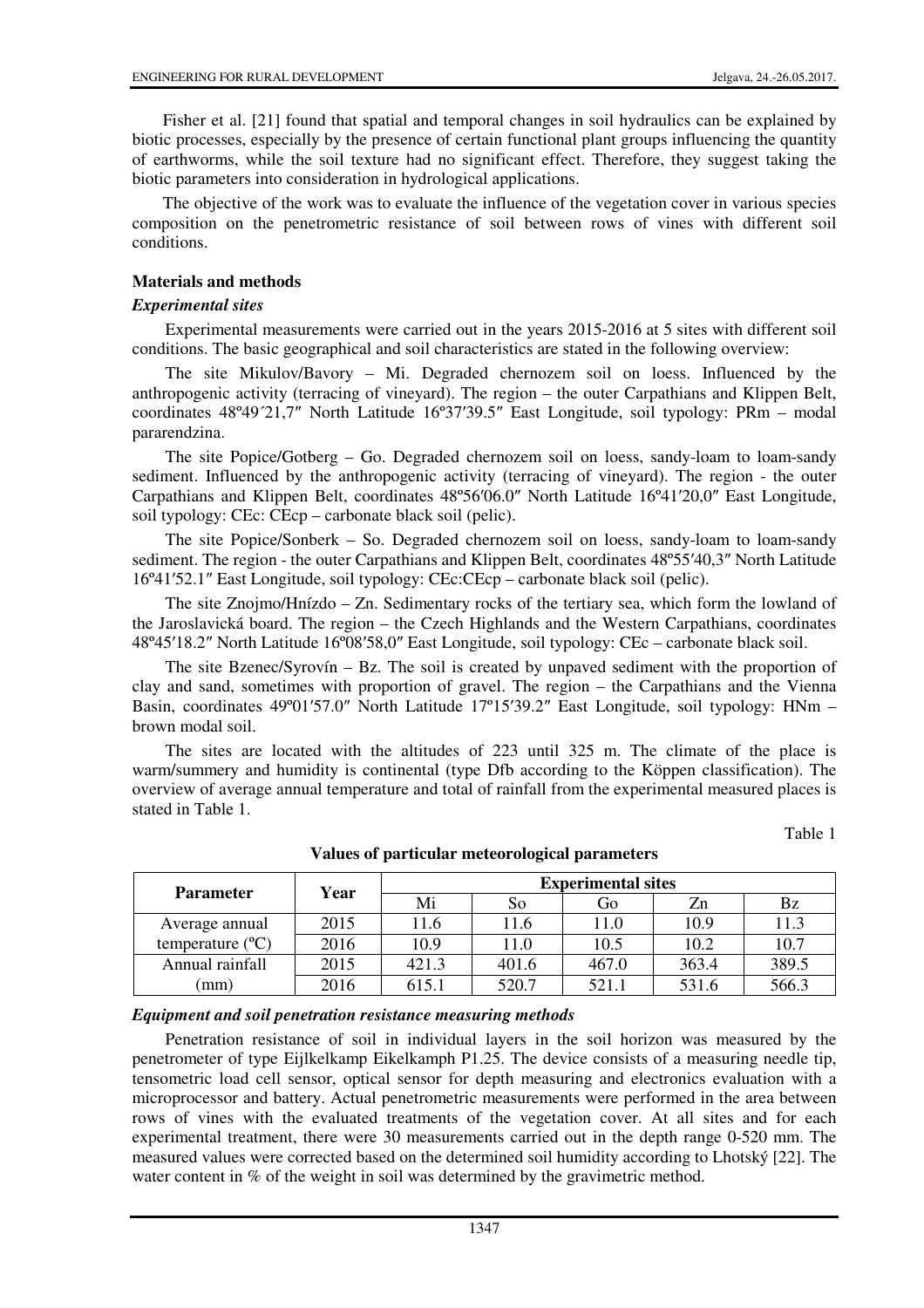Table 2

## *Experimental treatments of vegetation cover*

At each site, there were 4 treatments of the vegetation cover evaluated, the species composition of which is stated in Table 2.

| <b>Treatment</b> | Working<br>designation of<br>the mixture | <b>Species composition</b><br>$\frac{1}{2}$ (% representation of species in the mixture)                                                                                                                                                                                                                                                                    |  |  |  |  |
|------------------|------------------------------------------|-------------------------------------------------------------------------------------------------------------------------------------------------------------------------------------------------------------------------------------------------------------------------------------------------------------------------------------------------------------|--|--|--|--|
| A                | Yearling<br>mixture                      | Lolium multiflorum $(25\%)$ , Phalaris canariensis $(15\%)$ ,<br>Phacelia congesta $(5\%)$ , Phacelia tanacetifolia $(5\%)$ , Trifolium<br>alexandrinum $(10\%)$ , Camelina sativa $(10\%)$ , Fagopyrum<br>esculentum $(5\%)$ , Sinapis arvensis $(5\%)$ , Trifolium resupinatum<br>$(10\%)$ , Lotus ornithopodioides $(5\%)$ , Trifolium campestre $(5\%)$ |  |  |  |  |
| B                | Perennial<br>mixture<br>- diverse        | Festuca ovina $(20\%)$ , Festuca rubra $(10\%)$ , Festuca<br>arundinacea (10 %), Trifolium repens (5 %), Medicago lupulina<br>$(15\%)$ , Trifolium pannonicum $(5\%)$ , Lotus corniculatus $(5\%)$ ,<br>Onobrychis viciifolia (10 %), Securigera varia (5 %), Anthyllis<br>vulneraria $(15\%)$                                                              |  |  |  |  |
| C                | Perennial<br>mixture<br>- dry            | Festuca ovina $(40\%)$ , Trifolium repens $(20\%)$ , Festuca rubra<br>$(20\%)$ , Medicago lupulina $(20\%)$                                                                                                                                                                                                                                                 |  |  |  |  |
| D                | Yearling<br>mixture<br>- pollinators     | Fagopyrum esculentum (30%), Phacelia congesta "Fiona"<br>$(20\%)$ , Calendula officinalis $(20\%)$ , Camelina sativa $(10\%)$ ,<br>Phalaris canariensis (10 %), Lolium multiflorum (10 %)                                                                                                                                                                   |  |  |  |  |

#### **Designation and composition of evaluated mixtures**

#### *Statistical analysis*

A statistical analysis was carried out using the software package "Statistica 12.0" (StatSoft Inc., Tulsa, Oklahoma, USA). Analysis of variance was conducted and the results were compared using the Tukey's multiple range test ( $\alpha$  = 0.05).

#### **Results and discussion**

As it is evident from the soil characteristics, individual experimental sites differ in the soil conditions, which may influence the values of the penetrometric resistance, but also differences between treatments at a given site. For the basic comparison of sites and experimental treatments representing individual grass mixtures, there were average values of penetration resistance at a given site used, determined based on the values measured in the horizon 100-520 mm for the spring and autumn term of the measurement (except the station Mikulov, where the average was determined in the horizon 100-300 mm). The overview of the average values of penetrometric resistance of soil and soil humidity at the time of the measurement is stated in Table 3.

The criterion to classify the influence of the used variant of plant mixtures was the evolution of the penetration resistance absolute values in time.

For the observed treatments in 2015, where the course of penetration resistance in the autumn time of measurement shows significantly lower values than in the spring measurement, there can be deduced a beneficial influence of individual treatments. This corresponds to the results of different authors as well [2; 23]. For evaluation by average values, there were averages determined from the measurement of the penetration resistance of soil for the horizon 100-520 mm, where there is the assumption that the root system has the highest influence on the soil properties. The positive influence is obvious especially at the site Zn, where the variant Zn-A reaches the average values of penetration resistance 2.29 MPa in the spring time and 2.03 MPa in the autumn time. From the evolution of values, there can be observed also the maximum depth of 400 mm, up to which this beneficial influence is applied. Similarly, in the variant Zn-B, the average values of penetration resistance reached 2.10 MPa in the spring time and 1.64 MPa in the autumn time. The beneficial influence of the treatment is applied up to the depth of 370 mm.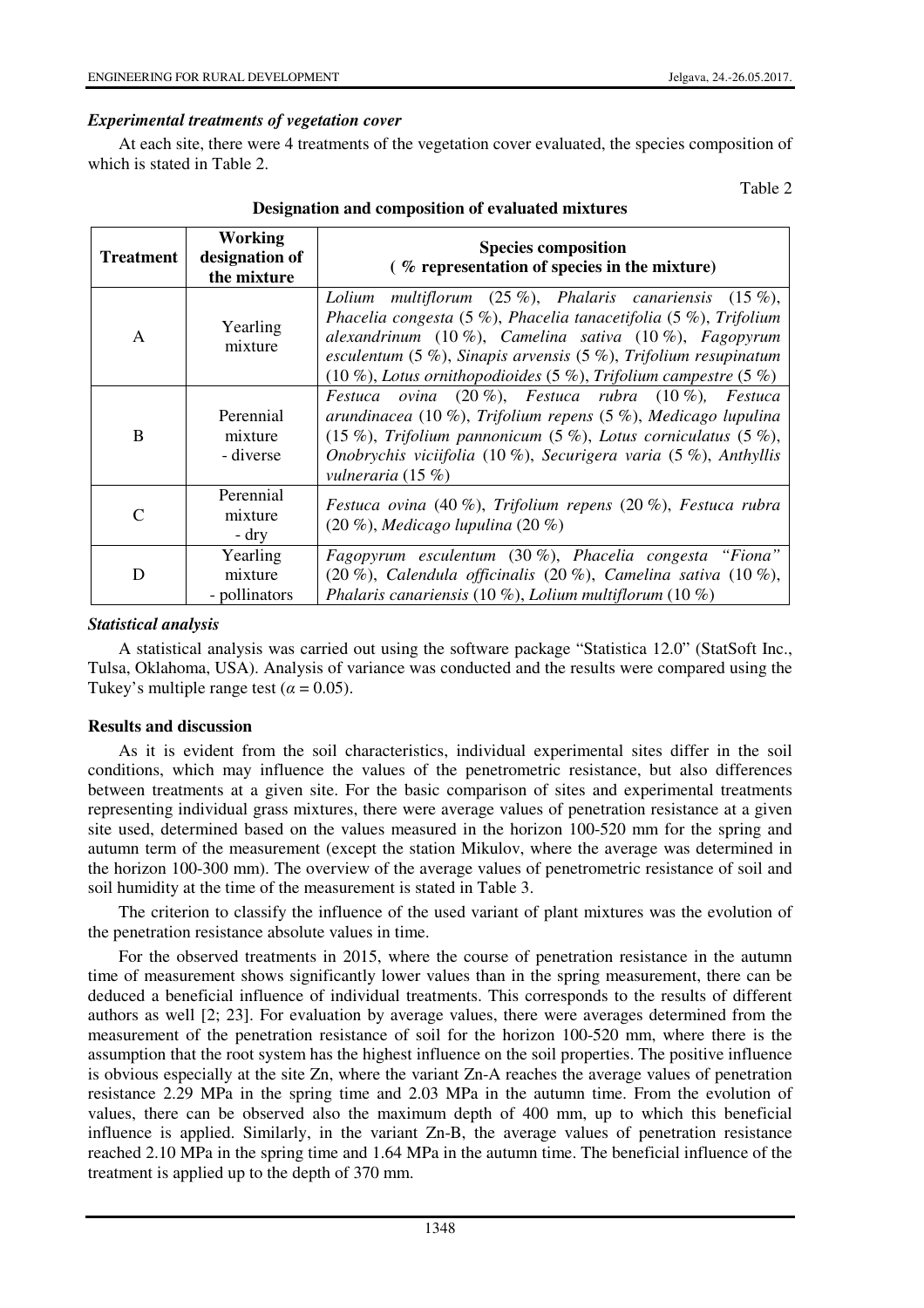Table 3

|             |                                    | <b>Year 2015</b>                    |                  |                       |             | <b>Year 2016</b>      |             |                       |             |
|-------------|------------------------------------|-------------------------------------|------------------|-----------------------|-------------|-----------------------|-------------|-----------------------|-------------|
| <b>Site</b> | <b>Treatme</b><br>nt of<br>mixture | <b>Spring</b>                       |                  | <b>Autumn</b>         |             | <b>Spring</b>         |             | <b>Autumn</b>         |             |
|             |                                    | SH <sup>*</sup> ,<br>weight<br>$\%$ | $APR^*$ ,<br>MPa | SH,<br>weight<br>$\%$ | APR,<br>MPa | SH,<br>weight<br>$\%$ | APR,<br>MPa | SH,<br>weight<br>$\%$ | APR,<br>MPa |
| Mi          | A                                  | 12.7                                | 2.36             | 18.9                  | 1.34        | 14.4                  | 1.58        | 19.7                  | 1.17        |
|             | $\bf{B}$                           |                                     | 2.22             |                       | 1.25        |                       | 2.30        |                       | 1.23        |
|             | $\overline{C}$                     |                                     | 1.26             |                       | 1.36        |                       | 2.02        |                       | 1.33        |
|             | D                                  |                                     | 1.84             |                       | 1.59        |                       | 1.89        |                       | 1.32        |
|             | $\mathbf{A}$                       | 10.5                                | 2.18             |                       | 2.46        | 16.9                  | 1.18        | 11.2                  | 1.33        |
| Go          | $\, {\bf B}$                       |                                     | 1.85             | 21.2                  | 2.57        |                       | 1.15        |                       | 1.58        |
|             | $\overline{C}$                     |                                     | 2.28             |                       | 2.48        |                       | 1.22        |                       | 1.46        |
|             | $\mathbf D$                        |                                     | 2.30             |                       | 2.31        |                       | 1.21        |                       | 1.43        |
|             | A                                  | 9.3                                 | 2.54             | 20.1                  | 1.92        | 15.3                  | 1.49        | 10.9                  | 1.93        |
| So          | $\bf{B}$                           |                                     | 1.87             |                       | 2.32        |                       | 1.58        |                       | 1.84        |
|             | $\overline{C}$                     |                                     | 2.41             |                       | 2.10        |                       | 1.50        |                       | 2.05        |
|             | $\mathbf D$                        |                                     | 2.09             |                       | 2.06        |                       | 1.61        |                       | 2.00        |
|             | $\mathbf{A}$                       | 13.8                                | 2.29             | 23.7                  | 2.03        | 12.9                  | 1.35        | 16.7                  | 1.45        |
| Zn          | $\, {\bf B}$                       |                                     | 2.10             |                       | 1.64        |                       | 1.34        |                       | 1.46        |
|             | $\overline{C}$                     |                                     | 2.15             |                       | 2.78        |                       | 1.30        |                       | 1.45        |
|             | $\mathbf D$                        |                                     | 2.23             |                       | 2.60        |                       | 1.56        |                       | 1.16        |
| <b>Bz</b>   | A                                  |                                     | 1.97             | 18.9                  | 2.80        | 10.5                  | 1.68        | 16.4                  | 1.71        |
|             | $\bf{B}$                           | 11.3                                | 2.34             |                       | 2.69        |                       | 1.43        |                       | 1.78        |
|             | $\overline{C}$                     |                                     | 2.12             |                       | 3.02        |                       | 1.65        |                       | 1.85        |
|             | D                                  |                                     | 2.23             |                       | 2.86        |                       | 1.82        |                       | 1.86        |

**Average values of penetrometric resistance of soil** 

*\* SH – Soil Humidity; APR – Average value of penetro-metric resistance of soil* 

There can be similarly evaluated also treatments at the site So. In the variant So-A, the average of the measured values of penetration resistance in spring was 2.54 MPa, the autumn values showing the average of 1.92 MPa, while reduced values of penetration resistance were measured up to the depth 320 mm. Also in the variant So-C, there can be stated a beneficial influence of the soil properties with respect to the average value 2.41 MPa from the spring measurements and 2.10 MPa from the autumn measurements. The depth of the influence of the experimental treatment on decreasing the penetration resistance is 300 mm.

In terms of the depth of direct influence on soil properties, the variant Go-C (290 mm) and the variant Mi-A (260 mm) are comparable to the results of other authors [1; 2]. Opposite results were obtained by Smith et al. [24] and Rosa et al. [25], whose findings indicate the compaction increase in the cultivation of the topsoil layer until the depth 280 mm.

With respect to the applied aspects, the influence of planting was not absolutely shown at the site Bz. All variants (Bz-A to BZ-D) showed a clear shift of the measured values of penetration resistance from the autumn measuring above the values measured in spring. This state is visible also in the variant So-B or the variant Mi-C. Moreover, the stated variants showed the highest absolute values of penetration resistance in the range of 2.80-3.40 MPa. In terms of classification, which is stated by Arshad [26], these values mean high penetration resistance. According to the critical values [27], the variants Bz-A to Bz-D (loamy soil) showed penetration resistance of values just below the critical one, which are 3.4-4.2 MPa. Moreover, these values were measured in the depth 150-220 mm, in contrast to other variants, where the value of penetration resistance 3.00 MPa was measured at the depth 300- 350 mm.

When assessing the influence of treatment of the vegetation cover on reduction of the values of penetration resistance by evaluation of the measured values from 2015, the treatment A (yearling mixture) and the treatment B (perennial mixture – diverse) can be considered the most effective at all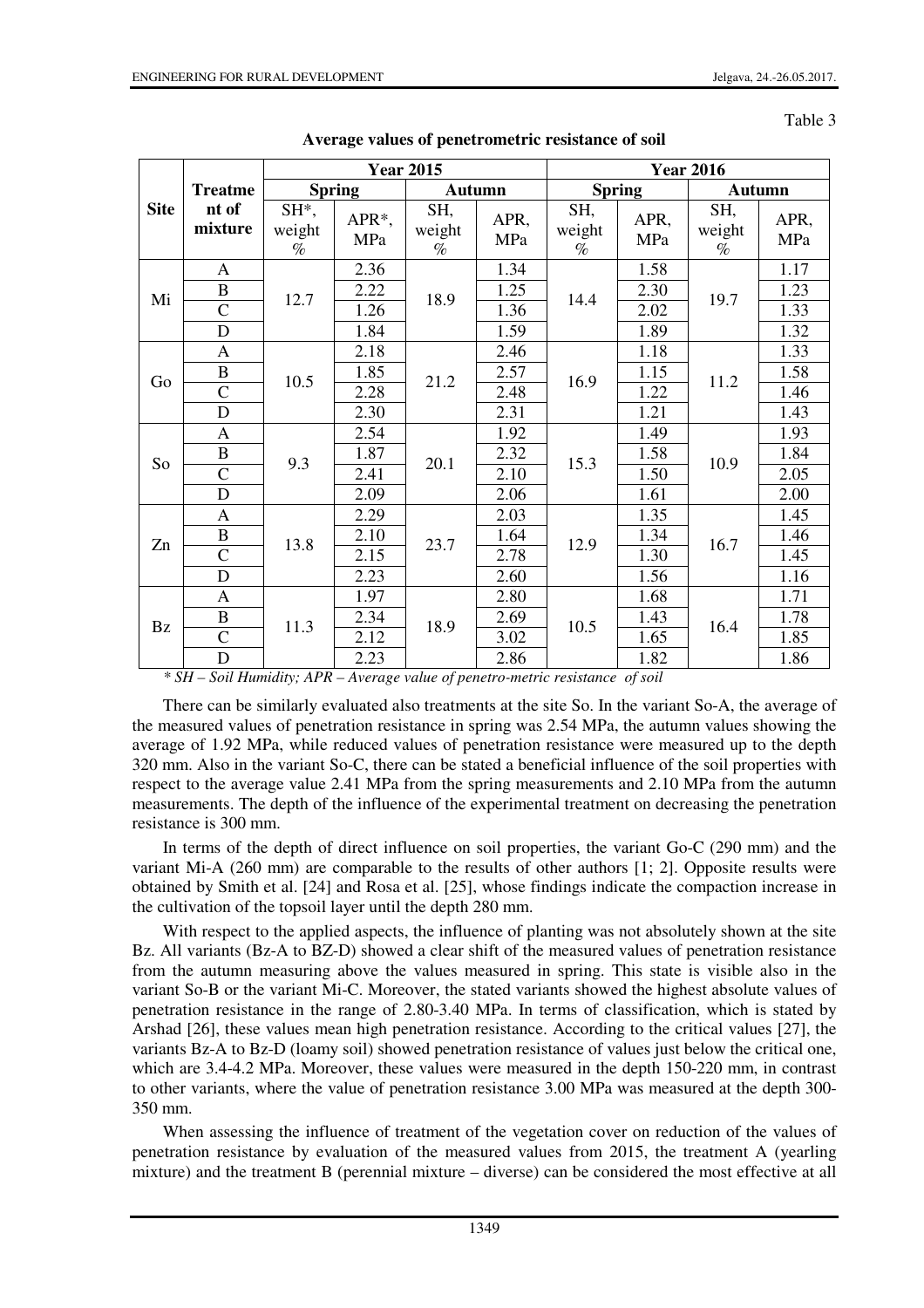sites (except for Bz). The treatment C (perennial mixture  $-$  dry) and the treatment D (yearling mixture – pollinators) applied a beneficial influence only at sites So and Go with the sandy loam soil type. The correct variant composition of mixture adopted to the conditions Linares [2], Uliarte et al. [28], Gago et al. [29], Smith et al. [24] and Agostinetto et al. [30] consider to be important as well.

In terms of average values of penetrometric resistance of soil in 2016 at the evaluated sites, there were found the lowest values at site Znojmo (loam-sandy soil on loess), ranging from 1.16-1.46 MPa according to individual treatments. At site Gotberg, the average values ranged from 1.33-1.58 MPa. The site Sonberk, which has the same soil type as Gotbert and average values of penetrometric resistance measured in the spring time were comparable here, showed the average values measured in the autumn between 1.84-2.05 MPa. There clearly appeared the influence of agricultural technology, i.e. greater frequency of travels. The site Bzenec (clay loam soil) showed average values in the range of 1.81-1.86 MPa. These values correspond to the degree of compaction in this soil type.

As a criterion for assessing the impact of specific plant treatment on the green landscape (A-D) at sites with different soil conditions the average values of soil penetrometer resistance measured in the depths of 100-200 mm, 200-300 mm and 300-400 mm were used.

In those monitored treatments, where the values of penetrometric resistance from the autumn observation are lower than the values measured in spring, there can be assumed a beneficial influence on soil generated by the root system of green cover. It is obvious especially at site Znojmo for all treatments. Moreover, the variant Zn-D showed these values as lower up to the depth of 350 mm. This fact suggests particular suitability of this variant for these soil conditions. Soil conditions at the sites Sonberk and Gotberg are almost identical, nevertheless, this beneficial influence is shown only by variants So-A and So-C and maximally up to the depth 240 or 190 mm. But most likely, in all variants at the site Gotberk, there appeared the above-mentioned influence of frequency of travel or heavier vehicles (for chemical protection) similarly to what Lagacherie [1] states. For comparison of the influence of the cover treatment, there can be used the fact that the root zone of plant community affects the soil horizon mostly up to the depth 300-400 mm. Therefore, it can be stated that the evolution of values of penetrometric resistance as well as its absolute values will be in correlation with a positive influence of the treatment. This can be visible in the variants Bz–B, Bz–D, Go–B, Go–C, also partially in So–B and Zn–B.

The stated comparisons from the year 2016 suggest a very good influence especially in the treatment B (perennial mixture – diverse) and the treatment A (yearling treatment).

For a comprehensive comparison of the effect of the monitored treatments, there were further the analysis of variance and average values of penetrometric resistances used in 3 partial horizons in the depths 100-200 mm, 200-300 mm and 300-400 mm. The evaluation is based on the assumption that the lowest sum of the average values of penetrometric resistance of these 3 horizons corresponds to the treatment with the most beneficial influence of vegetation on soil compactness. The average values of penetrometric resistance in 3 monitored horizons and the resulting order of monitored treatments from the perspective of their beneficial influence on soil environment for the period 2015-2016 are stated in Table 4 and Table 5.

Table 4

| Year                                                 | <b>Experimental sites</b> | <b>Treatment of mixture</b> |                                   |                                  |                  |  |
|------------------------------------------------------|---------------------------|-----------------------------|-----------------------------------|----------------------------------|------------------|--|
| 2015                                                 |                           | А                           |                                   |                                  |                  |  |
| The depth<br>of the soil<br>horizon<br>100-200<br>mm | Mi                        | $1.03 \pm 0.28$ ab          | $0.95 \pm 0.24a$                  | $1.35\pm0.50ab$   $1.46\pm0.43b$ |                  |  |
|                                                      | Go                        | $1.56 \pm 0.50a$            | $1.84 \pm 0.27a$                  | $1.51 \pm 0.25a$                 | $1.56 \pm 0.33a$ |  |
|                                                      | So                        | $1.72 \pm 0.43a$            | $1.69 \pm 0.43a$                  | $1.27 \pm 0.26a$                 | $1.46 \pm 0.53a$ |  |
|                                                      | Zn                        | $1.95 \pm 0.01c$            | $1.18 \pm 0.16a$                  | $1.74 \pm 0.14$                  | $2.22 \pm 0.07d$ |  |
|                                                      | Bz                        |                             | $2.63\pm0.16ab$ 2.66 $\pm$ 0.38ab | $2.82 \pm 0.32 b$                | $2.44 \pm 0.19a$ |  |
|                                                      | Average                   | 1.78                        | 1.67                              | 1.74                             | 1.83             |  |

**Average values of penetrometric resistance of soil (MPa) according to the depth, site and treatment of mixture (2015)**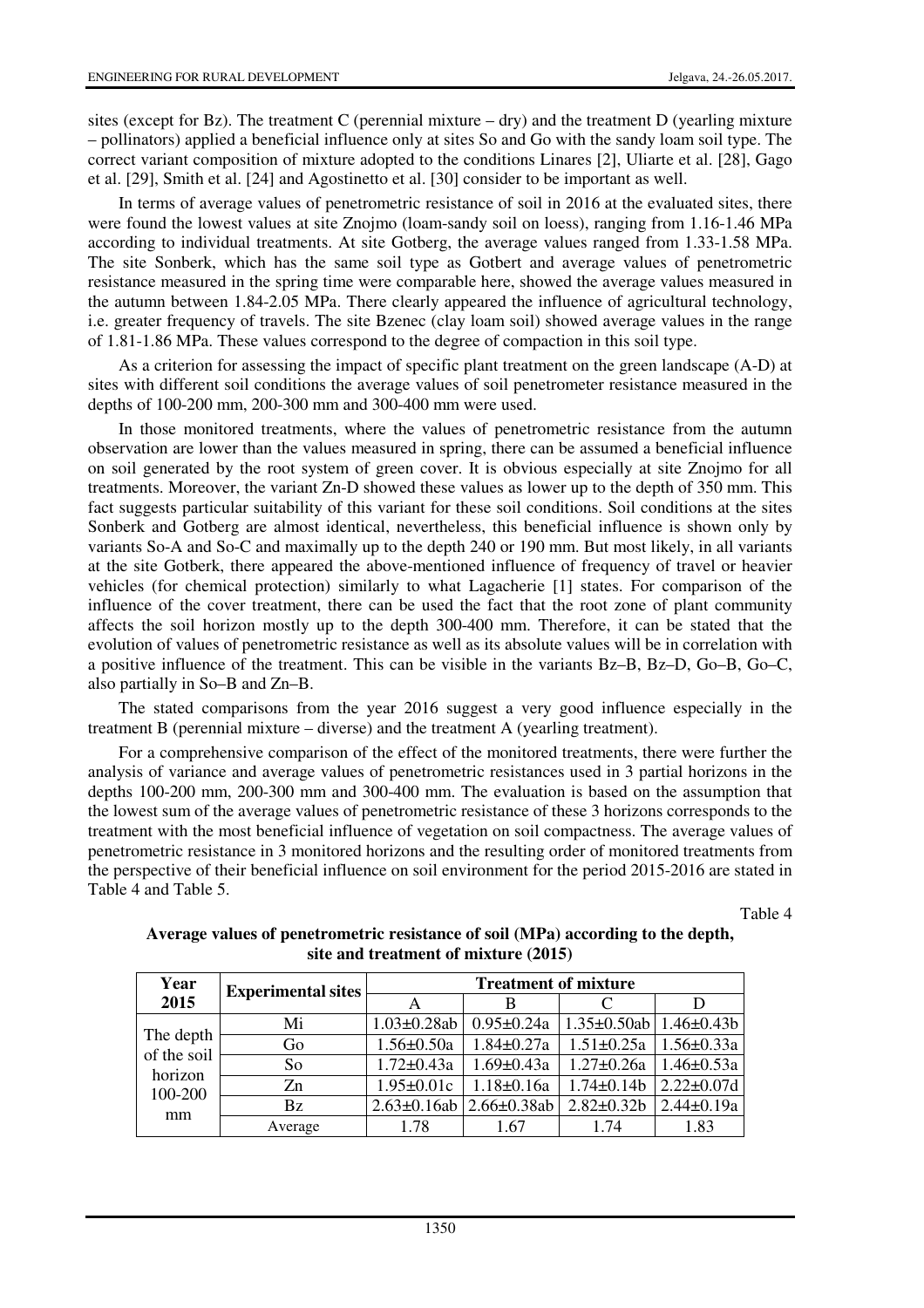| Year                     | <b>Experimental sites</b> | <b>Treatment of mixture</b> |                    |                  |                     |  |
|--------------------------|---------------------------|-----------------------------|--------------------|------------------|---------------------|--|
| 2015                     |                           | A                           | B                  | $\mathcal{C}$    | D                   |  |
| The depth                | Mi                        | $1.71 \pm 0.57a$            | $1.55 \pm 0.51a$   | $1.37 \pm 0.79a$ | $1.73 \pm 0.78a$    |  |
|                          | Go                        | $2.90 \pm 0.29c$            | $2.65 \pm 0.32$ bc | $2.23 \pm 0.33a$ | $2.43 \pm 0.40$ abc |  |
| of the soil<br>horizon   | So                        | $2.62 \pm 0.22a$            | $2.40 \pm 0.22a$   | $1.90 \pm 0.39$  | $2.70 \pm 0.21a$    |  |
| 200-300                  | Zn                        | $1.89 \pm 0.06$             | $1.43 \pm 0.03a$   | $2.42 \pm 0.22d$ | $2.08 \pm 0.07c$    |  |
| mm                       | <b>Bz</b>                 | $2.76 \pm 0.22$ ab          | $3.02 \pm 0.29a$   | $2.96 \pm 0.27a$ | $2.66 \pm 0.14$     |  |
|                          | Average                   | 2.37                        | 2.21               | 2.17             | 2.32                |  |
|                          | Mi                        | $2.49 \pm 0.83a$            | $2.53 \pm 0.38a$   | $2.52 \pm 0.70a$ | $2.51 \pm 0.83a$    |  |
| The depth<br>of the soil | Go                        | $3.00 \pm 0.22a$            | $2.87 \pm 0.16a$   | $3.06 \pm 0.12a$ | $2.98 \pm 0.26a$    |  |
| horizon<br>300-400<br>mm | So                        | $2.08 \pm 0.50$             | $2.62 \pm 0.39a$   | $3.04 \pm 0.31a$ | $2.66 \pm 0.23a$    |  |
|                          | Zn                        | $1.90 \pm 0.10a$            | $1.74 \pm 0.17a$   | $3.35 \pm 0.29c$ | $2.51 \pm 0.27$     |  |
|                          | Bz                        | $2.63 \pm 0.22a$            | $2.80 \pm 0.24$ ab | $3.21 \pm 0.15c$ | $2.94 \pm 0.15b$    |  |
|                          | Average                   | 2.42                        | 2.51               | 3.04             | 2.72                |  |
| Sum                      |                           | 6.57                        | 6.39               | 6.95             | 6.87                |  |
| Order                    |                           | $\mathbf{2}$                |                    | 4                | 3                   |  |

Table 4 (continued)

*Data is expressed as means ± standard deviation (n = 30), different letters in the same row represent significant difference (p < 0.05).* 

# Table 5

## **Average values of penetrometric resistance of soil (MPa) according to the depth, site and treatment of mixture (2016)**

| Year 2016                                            | Experimental sites | Treatment of mixture |                    |                    |                   |  |  |
|------------------------------------------------------|--------------------|----------------------|--------------------|--------------------|-------------------|--|--|
|                                                      |                    | A                    | B                  | C                  | D                 |  |  |
|                                                      | Mi                 | $1.84 \pm 0.07a$     | $1.93 \pm 0.15a$   | $1.97 \pm 0.27a$   | $1.92 \pm 0.19a$  |  |  |
| The depth                                            | Go                 | $1.35 \pm 0.05$ ab   | $1.46 \pm 0.03c$   | $1.42 \pm 0.03$ bc | $1.29 \pm 0.10a$  |  |  |
| of the soil<br>horizon                               | So                 | $1.80 \pm 0.05d$     | $1.36 \pm 0.06a$   | $1.46 \pm 0.06 b$  | $1.54 \pm 0.02c$  |  |  |
| 100-200                                              | Zn                 | $0.96 \pm 0.10c$     | $0.83 \pm 0.05a$   | $0.83 \pm 0.11a$   | $0.52 \pm 0.12b$  |  |  |
| mm                                                   | <b>Bz</b>          | 1.49±0.02b           | $1.73 \pm 0.03a$   | $1.82 \pm 0.09c$   | $1.74 \pm 0.04a$  |  |  |
|                                                      | Average            | 1.49                 | 1.46               | 1.50               | 1.40              |  |  |
|                                                      | Mi                 | $1.50 \pm 0.63a$     | $1.49 \pm 0.56a$   | $1.77 \pm 0.66a$   | $1.73 \pm 0.29a$  |  |  |
| The depth                                            | Go                 | $1.29 \pm 0.03a$     | $1.55 \pm 0.07$ b  | $1.35 \pm 0.04a$   | $1.50 \pm 0.07$ b |  |  |
| of the soil<br>horizon                               | So                 | $1.84 \pm 0.07a$     | $1.46 \pm 0.09$    | $2.04 \pm 0.32a$   | $1.85 \pm 0.20a$  |  |  |
| 200-300                                              | Zn                 | $1.43 \pm 0.18a$     | $1.26 \pm 0.27a$   | $1.22 \pm 0.13a$   | $0.96 \pm 0.16b$  |  |  |
| mm                                                   | <b>Bz</b>          | $1.60 \pm 0.08$      | $1.83 \pm 0.03a$   | $1.95 \pm 0.50c$   | $1.80 \pm 0.07a$  |  |  |
|                                                      | Average            | 1.53                 | 1.52               | 1.66               | 1.57              |  |  |
| The depth<br>of the soil<br>horizon<br>300-400<br>mm | Mi                 | $0.25 \pm 0.22a$     | $0.40 \pm 0.19a$   | $0.42 \pm 0.28a$   | $0.45 \pm 0.19a$  |  |  |
|                                                      | Go                 | $1.34 \pm 0.09c$     | $1.66 \pm 0.07$ ab | $1.55 \pm 0.11a$   | $1.70 \pm 0.07$ b |  |  |
|                                                      | So                 | $2.07 \pm 0.35a$     | $1.93 \pm 0.20a$   | $2.89 \pm 0.25 b$  | $2.74 \pm 0.33 b$ |  |  |
|                                                      | Zn                 | $2.16 \pm 0.14$      | $2.02 \pm 0.14$ ab | $1.90 \pm 0.20a$   | $1.43 \pm 0.15c$  |  |  |
|                                                      | <b>Bz</b>          | $1.87 \pm 0.03a$     | $2.04 \pm 0.12$ bc | $1.93 \pm 0.09$ ab | $2.14 \pm 0.14c$  |  |  |
|                                                      | Average            | 1.54                 | 1.61               | 1.74               | 1.69              |  |  |
| Sum                                                  |                    | 4.56                 | 4.59               | 4.90               | 4.66              |  |  |
| Order                                                |                    | 1                    | $\boldsymbol{2}$   | 4                  | 3                 |  |  |

*Data is expressed as means*  $\pm$  *standard deviation* ( $n = 30$ ), different letters in the same row represent *significant difference (p < 0.05).*

## **Conclusions**

1. In the years 2015-2016, there were experimental measurements carried out focused on the issue of the influence of the vegetation cover in between rows of vines on reduction of soil compaction. The measurements were carried out at 5 sites with different soil conditions. At each site, there were 4 treatments of vegetation cover evaluated with different species composition with the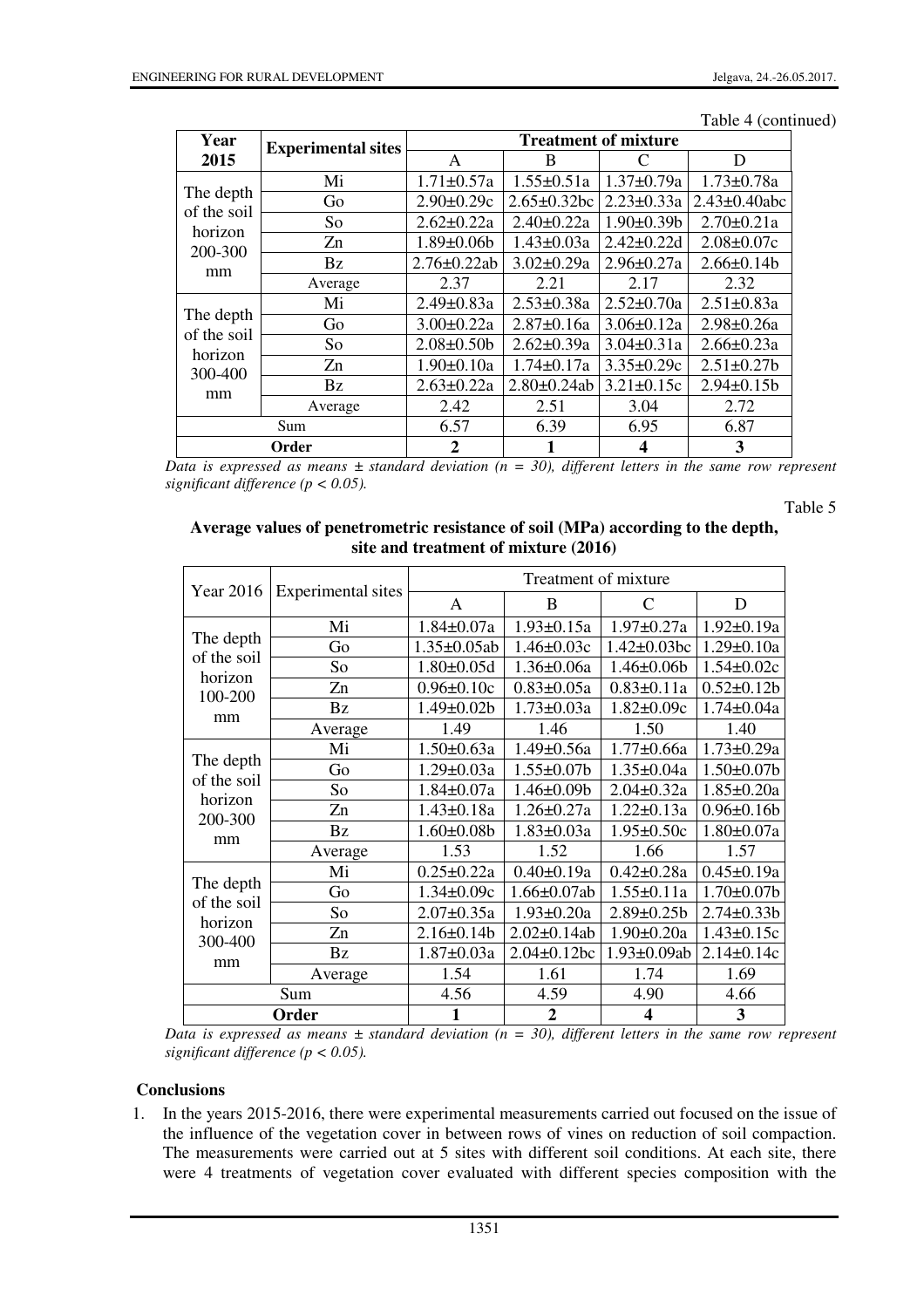working designation yearling mixture, perennial mixture – diverse, perennial mixture – dry and yearling mixture – pollinators.

- 2. In terms of the classification, which is stated by Arshad [26], soil conditions at individual sites are classified into the group with medium to high levels of penetrometric resistance.
- 3. The evaluation of the results implies that the treatment A yearling mixture as well as the treatment B – perennial mixture – diverse have a significant influence on reduction of penetrometric resistance of soil and their sowing in between rows of vines can be recommended as a corrective measure restricting soil compaction.
- 4. The results might be used in grapevine practice when optimizing generic representation and at the same time at the procentric compound of mixture. The experiments show that limiting of compaction helps spread the mixture of a typical compound, mostly generis of *Phacelia, Trifolium, Sinapis a Lotus*.

## **Acknowledgements**

The results are based on the solution of the research project TA CR Nr. TA04020464 Different methods of greening and maintaining of vineyards and their impact on limitation of erosion and quality of production.

## **References**

- 1. Lagacherie P., Coulouma G., Ariagno P., Virat P., Boizard H., Richard G. Spatial variability of soil compaction over a vineyard region in relation with soils and cultivation operations. Geoderma, vol. 134, 2006, pp. 207-216.
- 2. Linares R., De La Fuente M., Junquera P., Lissarrague J.R., Baeza P., Aurand J.M. Effects of soil management in vineyard on soil physical and chemical characteristics. BIO Web of Conferences, vol. 3, 2014, pp. 1-8.
- 3. Zalamena J., Cassol P.C., Brunetto G., Grohskopf M.A., Mafra M.S.H.M. Estado nutricional, vigor e produção em videiras cultivadas com plantas de cobertura. Revista Brasileira de Fruticultura, vol. 35, 2013, pp. 1190-1200. (in Portuguese).
- 4. Zalamena J., Cassol P.C., Brunetto G., Panisson J., Filho J.L.M., Schlemper C. Produtividade e composição de uva de vinho de videiras consorciadas com plantas de cobertura. Pesquisa Agropecuária Brasileira, vol. 48, 2013, pp. 182-189.
- 5. Fourie, J.C., Agnbag, G.A., Louw, P.J.E. Cover crop management in a Sauvignon Blanc/Ramsey vineyard in the semi-arid Olifants River Valley, South Africa. 3. Effect of different cover crops and cover crop management practices on the organic matter and macro-nutrient contents of a sandy soil. South Afr. J. Enol. Vitic., vol. 28, 2007, pp. 92-100.
- 6. Uliarte E.M., del Monte R.F., Parera C.A. Influencia del manejo de suelo mediante coberturas vegetales en el microclima de vi ˜nedos bajo riego (cv. Malbec). Le Bulletin de l'OIV, vol. 79, 2006, pp. 5-22. (in Spanish).
- 7. Uliarte E.M., Del Monte R.F., Parera C.A., Catania C.D., Avagnina de Del Monte S.M. Influencia del manejo de suelo mediante coberturas vegetales establecidas en el desarrollo vegetativo, produccion y caracteristicas de vinos en vi ˜nedos bajo riego superficial (cv. Malbec). Le Bulletin de l'OIV vol. 82, 2009, pp. 205-227. (in Spanish).
- 8. Göblyös J., Zanathy G., Donkó Á., Varga T., Bisztray G. Comparison of three soil management methods in the Tokaj wine region. Mitteilungen Klosterneuburg, vol. 61, 2011, pp. 187-195.
- 9. Hunter J.J., Archer E., Van Schalkwyk D., Strever A.E., Volschenk C.G. Grapevine roots: interaction with natural factors and agronomic practices. Acta Horticulturae, vol. 1136, 2016, pp. 63-80.
- 10. Boone F.R., Veen B.W. Mechanisms of crop responses to soil compaction. In: Soil compaction in crop production, Soane B.D., van Ouwerkerk C. (eds.). Elsevier Sci. Publ., 1994, Amsterdam, pp. 237-264.
- 11. Ferrero A., Usowicz B., Lipiec J. Effects of tractor traffic on spatial variability of soil strength and water content in grass covered and cultivated sloping vineyard. Soil and Tillage Research, vol. 82, 2005, pp. 127-138.